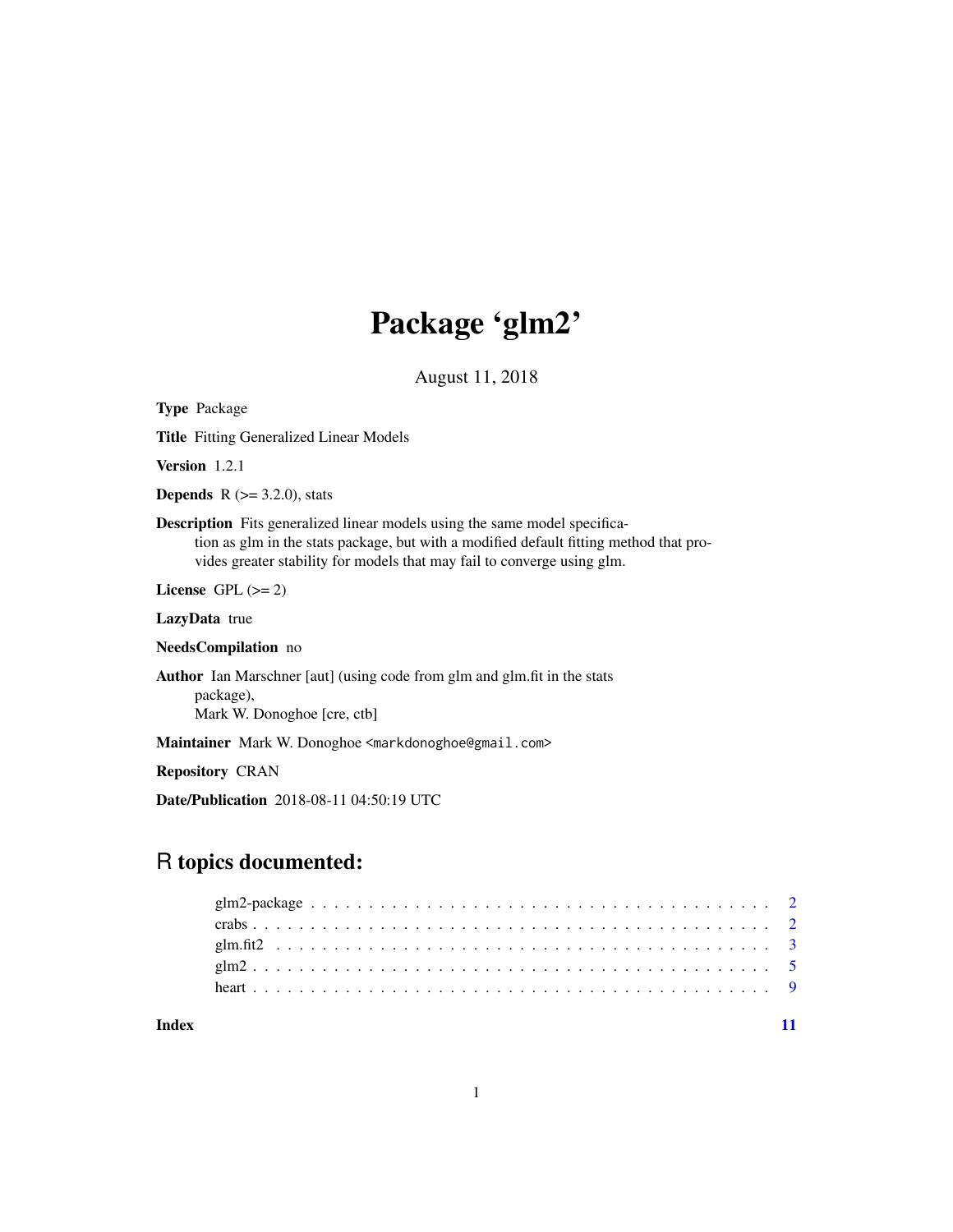<span id="page-1-0"></span>

#### Description

Fits generalized linear models using the same model specification as  $g1m$  in the stats package, but with a modified default fitting method. The method provides greater stability for models that may fail to converge using glm.

# Details

| Package:  | glm2       |
|-----------|------------|
| Type:     | Package    |
| Version:  | 1.2.1      |
| License:  | $GPL (=2)$ |
| LazyData: | true       |

There are two functions in the package, glm2 and glm.fit2. The glm2 function fits generalized linear models using the same model specification as glm in the stats package. It is identical to glm except for minor modifications to change the default fitting method. The glm.fit2 function provides the default fitting method for glm2. It is identical to glm. fit in the **stats** package, except for modifications to the computational method that provide more stable convergence. Normally only glm2 would be called directly, although like glm.fit, glm.fit2 can be called directly. It can also be passed to glm as an alternative fitting method, using the method argument. See Marschner (2011) for a discussion of the need for a modified fitting method.

## Author(s)

Ian Marschner (using code from glm and glm.fit in the stats package) Maintainer: Mark W. Donoghoe <markdonoghoe@gmail.com>

#### References

Marschner, I.C. (2011) glm2: Fitting generalized linear models with convergence problems. The R Journal, Vol. 3/2, pp.12-15.

crabs *Horseshoe Crab Data*

#### Description

This data set is derived from Agresti (2007, Table 3.2, pp.76-77). It gives 4 variables for each of 173 female horseshoe crabs. Also provided are two random samples of the data with replacement, which are useful for illustrating the convergence properties of glm and glm2.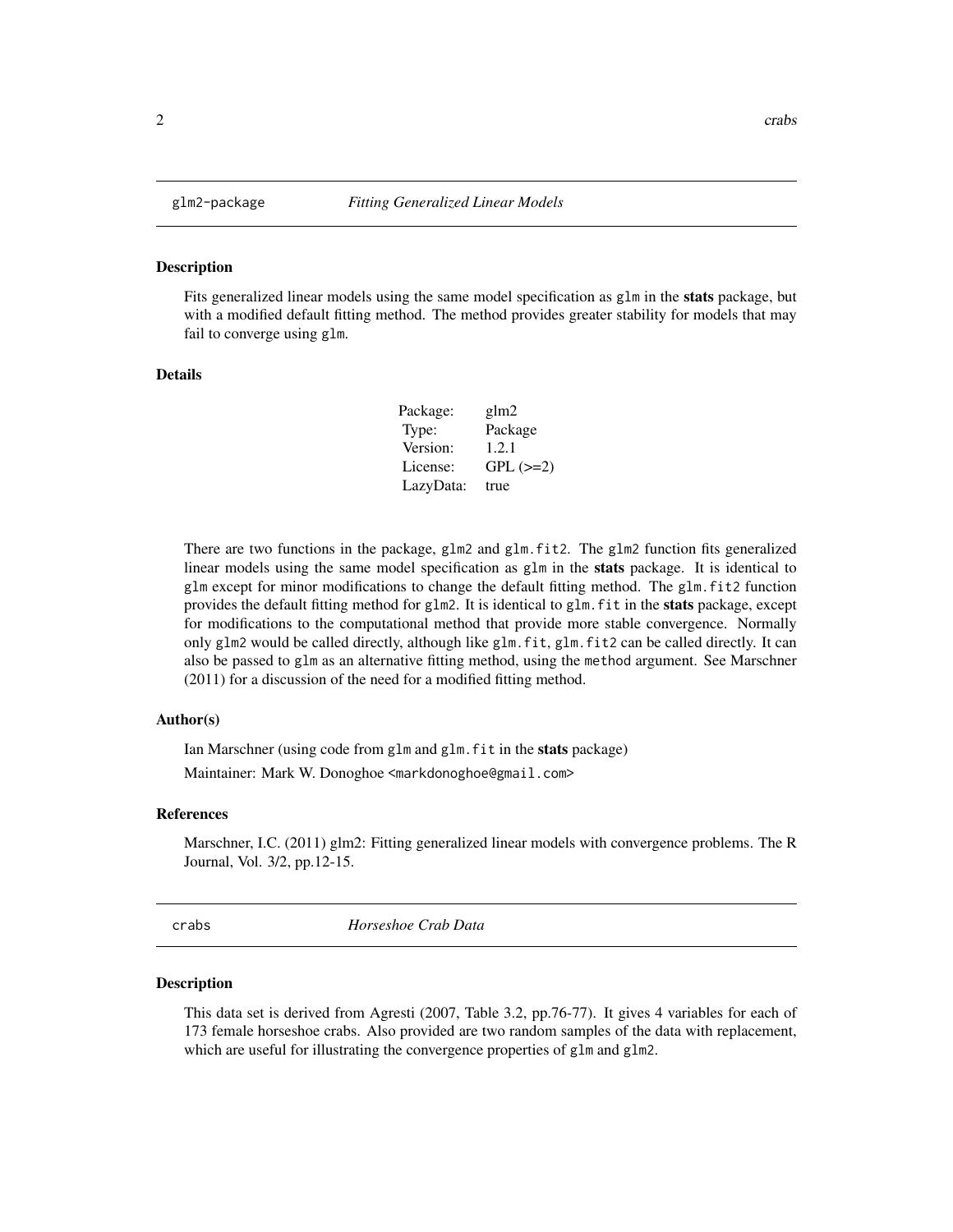#### <span id="page-2-0"></span>glm.fit2  $\frac{1}{2}$  3

#### Usage

data(crabs)

# Format

A data frame with 173 observations on the following 6 variables:

Satellites number of male partners in addition to the female's primary partner

Width width of the female in centimeters

Dark a binary factor indicating whether the female has dark coloring (yes or no)

GoodSpine a binary factor indicating whether the female has good spine condition (yes or no)

Rep1 a random sample with replacement from 1:173

Rep2 a second random sample with replacement from 1:173

# Details

The variables Dark and GoodSpine are derived from the raw data. In the notation of Table 3.2 of Agresti (2007), Dark = yes corresponds to  $C>3$  and GoodSpine = yes corresponds to  $S<3$ . The two random samples Rep1 and Rep2 can be used to provide random samples with replacement from the full data set. These two random samples are useful for illustrating the convergence properties of glm and glm2; see examples in the help documentation for glm2.

### References

Agresti, A. (2007) An Introduction to Categorical Data Analysis (2nd ed.). Hoboken, NJ: Wiley.

glm.fit2 *Generalized Linear Models Fitting Method*

# Description

glm. fit2 is identical to glm. fit in the stats package, except for a modification to the computational method that provides improved convergence properties. It is the default fitting method for glm2 and can also be used as an alternative fitting method for glm, instead of the default method glm.fit.

#### Usage

```
glm.fit2(x, y, weights = rep(1, nobs), start = NULL,etastart = NULL, mustart = NULL, offset = rep(0, nobs),
    family = gaussian(), control = list(), intercept = TRUE,
    singular.ok = TRUE)
```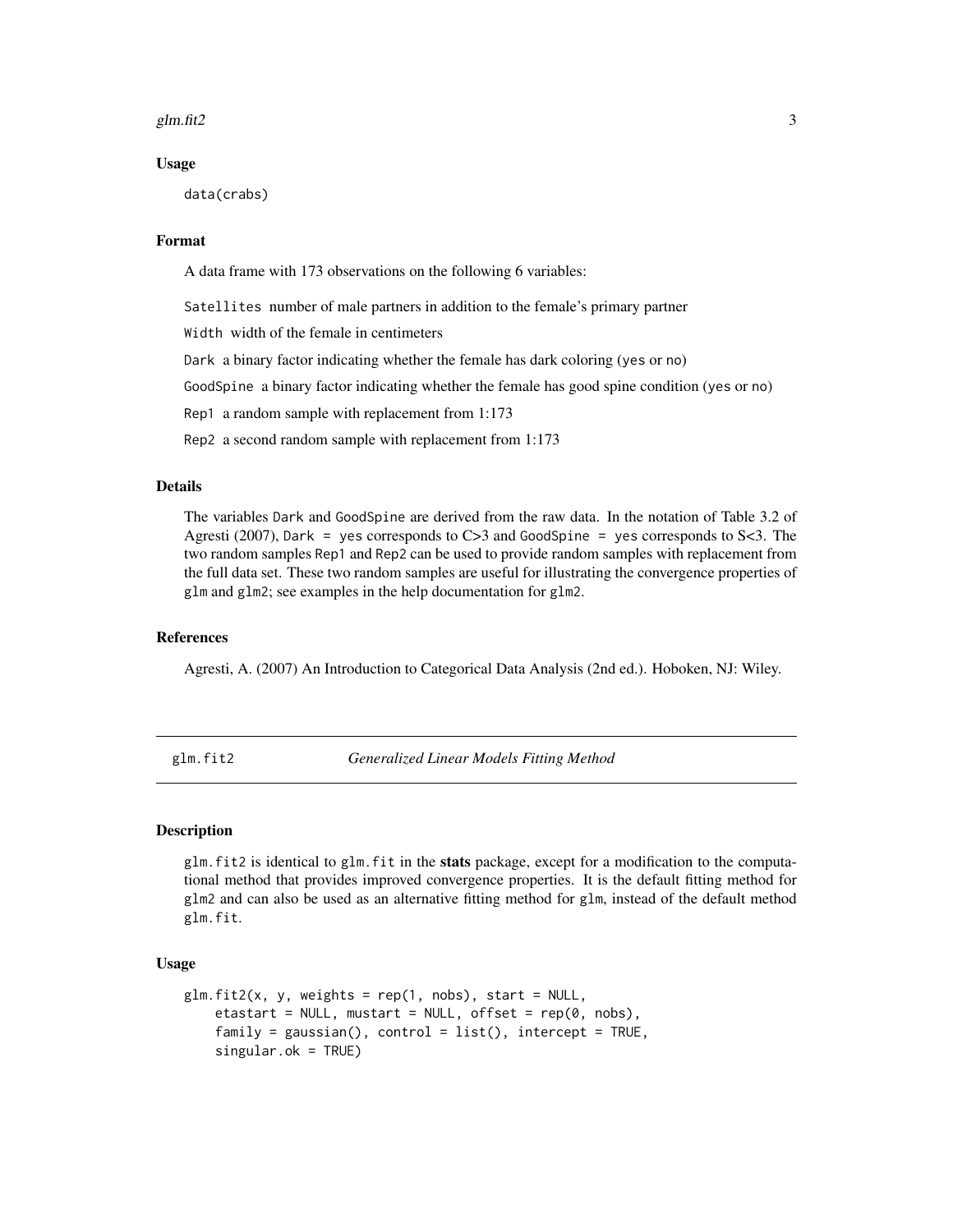4 glm.fit2

#### Arguments

| x           | as for glm. fit |
|-------------|-----------------|
| y           | as for glm. fit |
| weights     | as for glm. fit |
| start       | as for glm. fit |
| etastart    | as for glm. fit |
| mustart     | as for glm. fit |
| offset      | as for glm. fit |
| family      | as for glm. fit |
| control     | as for glm. fit |
| intercept   | as for glm. fit |
| singular.ok | as for glm. fit |

# Details

glm.fit2 is a modified version of glm.fit in the stats package. The computational method in glm.fit2 uses a stricter form of step-halving to deal with numerical instability in the iteratively reweighted least squares algorithm. Whereas glm.fit uses step-halving to correct divergence and parameter space violations, glm.fit2 additionally uses step-halving to force the model deviance to decrease at each iteration, which improves the convergence properties. Like glm.fit, glm.fit2 usually would not be called directly. Instead, it is called by glm2 as the default fitting method. Like glm.fit, it is possible to call glm.fit2 directly if the response vector and design matrix have already been calculated, in which case it may be more efficient than calling glm2. It can also be passed to glm in the stats package, using the method argument, providing an alternative to the default fitting method glm.fit. See Marschner (2011) for a discussion of the need for a modified fitting method.

# Value

The value returned by glm.fit2 has exactly the same documentation as the value returned by glm.fit.

# Author(s)

glm.fit2 uses the code from glm.fit, whose authors are listed in the help documentation for the stats package. Modifications to this code were made by Ian Marschner.

### References

Marschner, I.C. (2011) glm2: Fitting generalized linear models with convergence problems. The R Journal, Vol. 3/2, pp.12-15.

# See Also

[glm.fit](#page-0-0)

<span id="page-3-0"></span>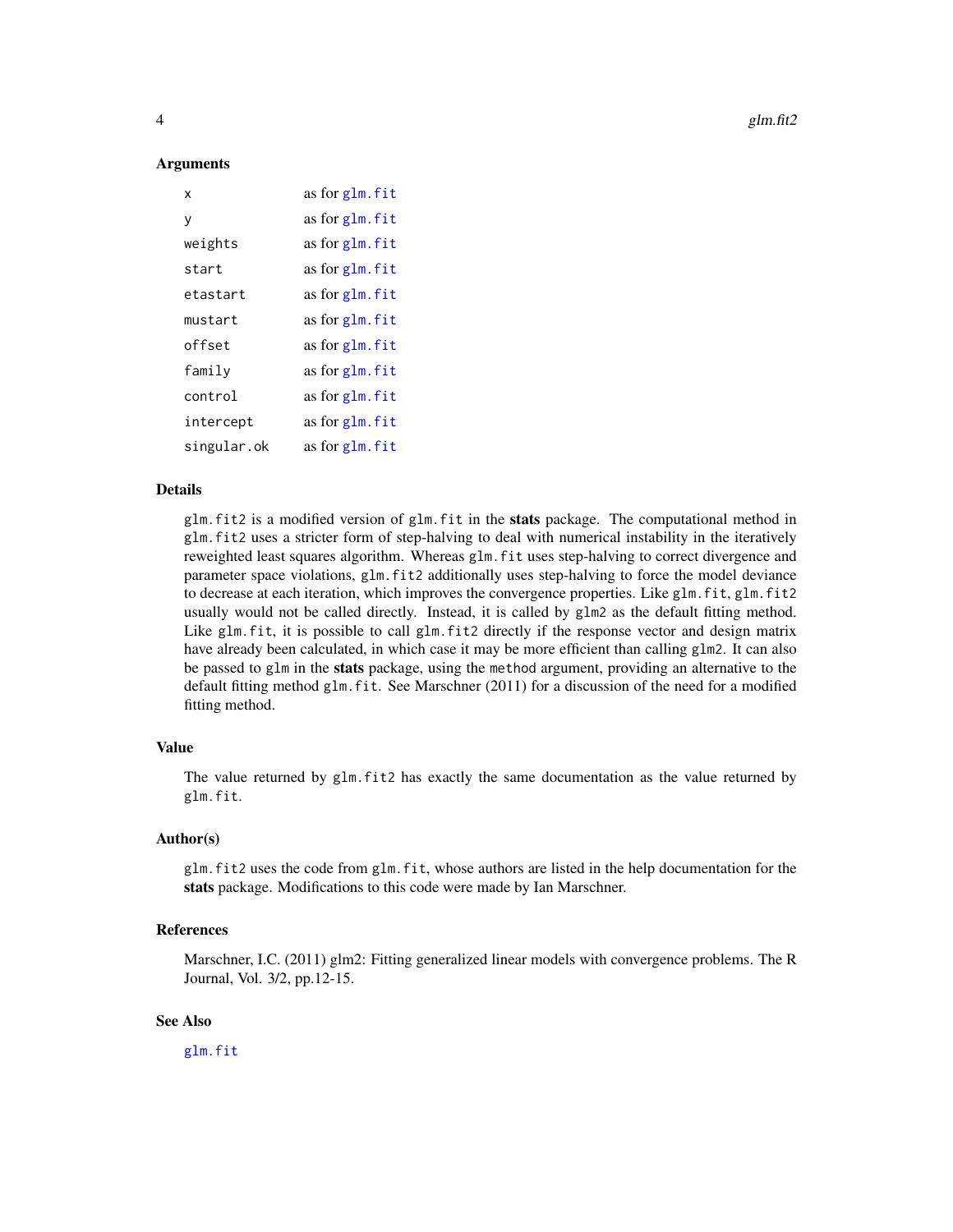### <span id="page-4-0"></span>glm2  $\sim$  5

# Examples

library(glm2)

```
#--- logistic regression null model ---------------#
# (intercept estimate = log(0.75/0.25) = 1.098612)
y \leftarrow c(1,1,1,0)x < - rep(1,4)
#--- divergence of glm.fit to infinite estimate ---#
fit1 <- glm.fit(x,y, family=binomial(link="logit"),start=-1.81)
fit2 <- glm.fit2(x,y, family=binomial(link="logit"),start=-1.81)
print.noquote(c(fit1$coef,fit2$coef))
```
glm2 *Fitting Generalized Linear Models*

# Description

Fits generalized linear models using the same model specification as glm in the **stats** package, but with a modified default fitting method. The method provides greater stability for models that may fail to converge using glm.

# Usage

```
glm2(formula, family = gaussian, data, weights, subset, na.action,
    start = NULL, etastart, mustart, offset, control = list(...),model = TRUE, method = "glm.fit2", x = FALSE, y = TRUE,
    singular.ok = TRUE, contrasts = NULL, ...)
```
# Arguments

| formula   | as for glm                                                                      |
|-----------|---------------------------------------------------------------------------------|
| family    | as for glm                                                                      |
| data      | as for glm                                                                      |
| weights   | as for glm                                                                      |
| subset    | as for glm                                                                      |
| na.action | as for glm                                                                      |
| start     | as for glm                                                                      |
| etastart  | as for glm                                                                      |
| mustart   | as for glm                                                                      |
| offset    | as for glm                                                                      |
| control   | as for glm except by default control is passed to glm. fit2 instead of glm. fit |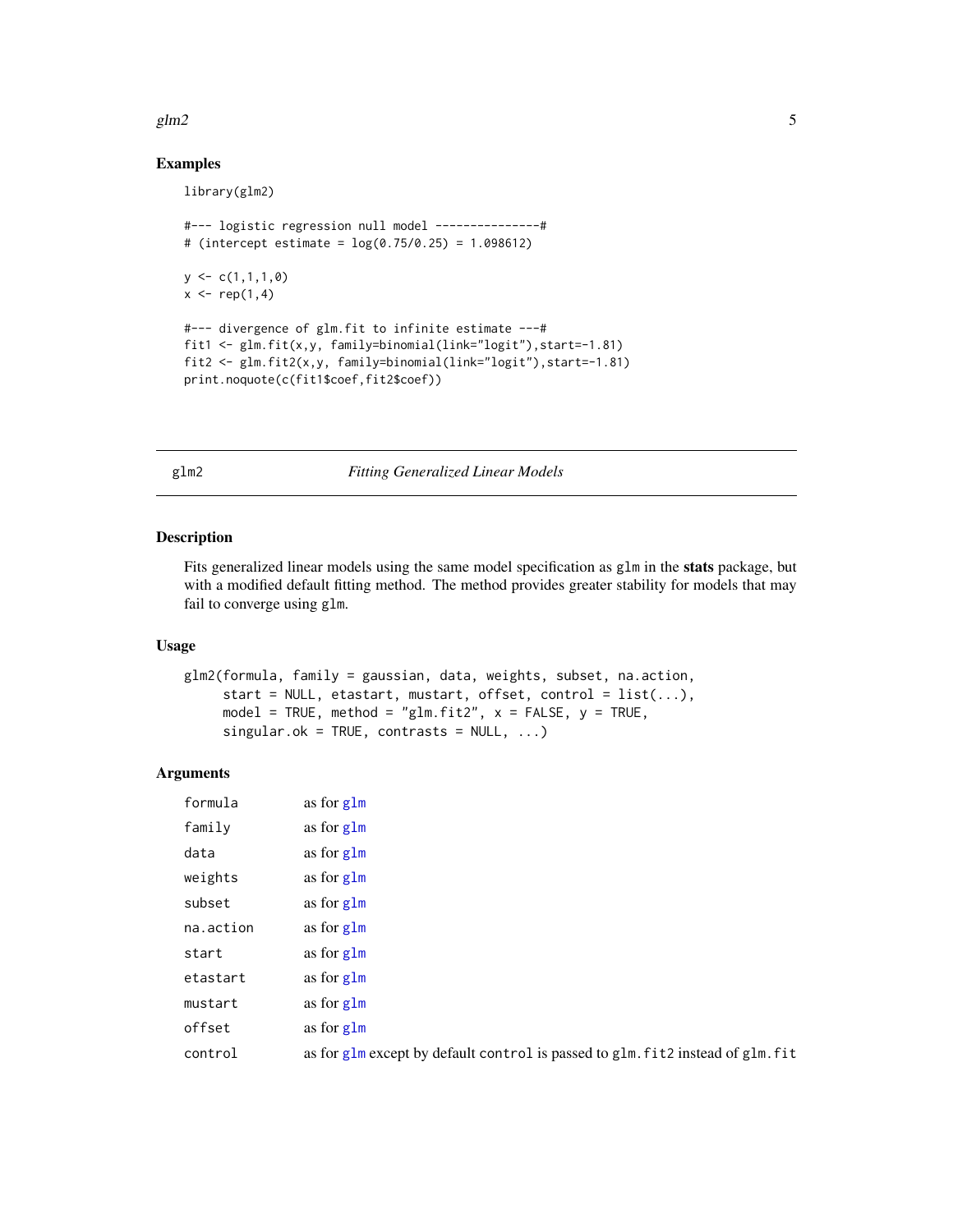<span id="page-5-0"></span>

| model       | as for glm                                                                                                                                                                                                                                                                                                                                        |
|-------------|---------------------------------------------------------------------------------------------------------------------------------------------------------------------------------------------------------------------------------------------------------------------------------------------------------------------------------------------------|
| method      | the method used in fitting the model. The default method "glm. fit2" uses<br>iteratively reweighted least squares with modified step-halving that forces the<br>deviance to decrease at each iteration; see help documentation for glm. fit2.<br>As in glm, the alternative method "model, frame" returns the model frame and<br>does no fitting. |
| X           | as for glm                                                                                                                                                                                                                                                                                                                                        |
| y           | as for glm                                                                                                                                                                                                                                                                                                                                        |
| singular.ok | as for g1m. NB this is ignored (and defaults to TRUE) for R versions $<$ 3.5.0.                                                                                                                                                                                                                                                                   |
| contrasts   | as for glm                                                                                                                                                                                                                                                                                                                                        |
|             | as for glm                                                                                                                                                                                                                                                                                                                                        |

#### Details

glm2 is a modified version of glm in the **stats** package. It fits generalized linear models using the same model specification as glm. It is identical to glm except for minor modifications to change the default fitting method. The default method uses a stricter form of step-halving to force the deviance to decrease at each iteration and is implemented in glm.fit2. Like glm, user-supplied fitting functions can be used with glm2 by passing a function or a character string naming a function to the method argument. See Marschner (2011) for a discussion of the need for a modified fitting method.

#### Value

The value returned by glm2 has exactly the same documentation as the value returned by glm, except for:

method the name of the fitter function used, which by default is "glm.fit2".

#### Author(s)

glm2 uses the code from glm, whose authors are listed in the help documentation for the stats package. Modifications to this code were made by Ian Marschner.

#### References

Marschner, I.C. (2011) glm2: Fitting generalized linear models with convergence problems. The R Journal, Vol. 3/2, pp.12-15.

#### See Also

[glm](#page-0-0)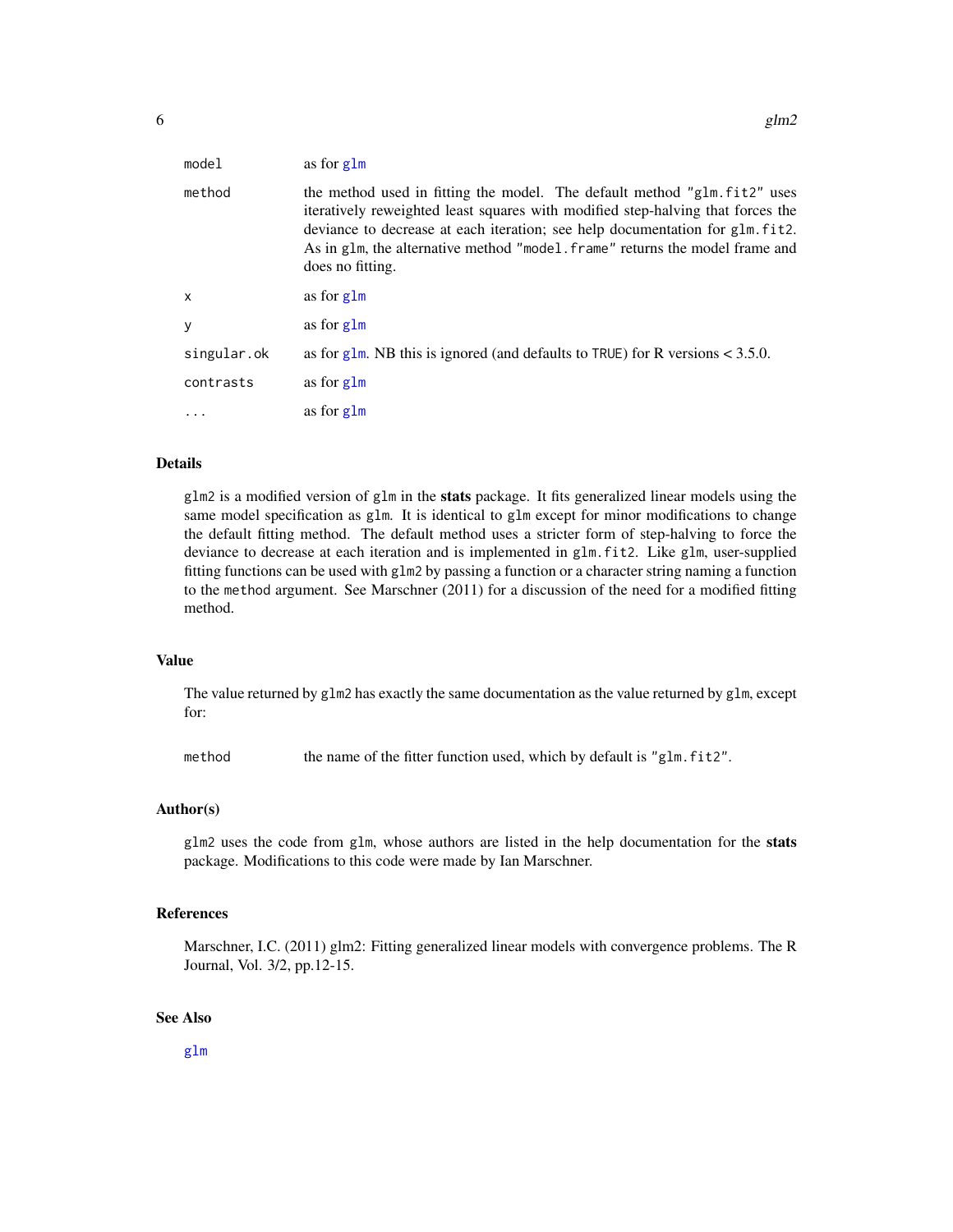#### $g$ lm2 7

#### Examples

```
library(glm2)
data(crabs)
data(heart)
#==========================================================
# EXAMPLE 1: logistic regression null model
# (behaviour of glm and glm2 for different starting values)
#==========================================================
y \leftarrow c(1,1,1,0)# intercept estimate = log(0.75/0.25) = 1.098612
#--- identical behaviour ---#
fit1 \leftarrow glm(v \sim 1, family=binomial(link="logit"),
control=glm.control(trace=TRUE))
fit2 <- glm2(y ~ 1, family=binomial(link="logit"),
control=glm.control(trace=TRUE))
print.noquote(c(fit1$coef,fit2$coef))
#--- convergence via different paths ---#
fit1 <- glm(y ~ 1, family=binomial(link="logit"),start=-1.75,
control=glm.control(trace=TRUE))
fit2 <- glm2(y ~ 1, family=binomial(link="logit"),start=-1.75,
control=glm.control(trace=TRUE))
print.noquote(c(fit1$coef,fit2$coef))
#--- divergence of glm to infinite estimate ---#
fit1 <- glm(y \sim 1, family=binomial(link="logit"), start=-1.81)
fit2 <- glm2(y ~ 1, family=binomial(link="logit"),start=-1.81)
print.noquote(c(fit1$coef,fit2$coef))
#=======================================================================
# EXAMPLE 2: identity link Poisson (successful boundary convergence
# using 4 identical approaches in glm and glm2 with the method argument)
#=======================================================================
satellites <- crabs$Satellites
width.shifted <- crabs$Width - min(crabs$Width)
dark <- crabs$Dark
goodspine <- crabs$GoodSpine
fit1 <- glm(satellites ~ width.shifted + factor(dark) + factor(goodspine),
 family = poisson(link="identity"), start = rep(1,4))fit2 <- glm2(satellites ~ width.shifted + factor(dark) + factor(goodspine),
 family = poisson(link="identity"), start = rep(1,4))fit1.eq <- glm2(satellites ~ width.shifted + factor(dark) + factor(goodspine),
 family = poisson(link="identity"), start = rep(1,4), method = "glm.fit")
```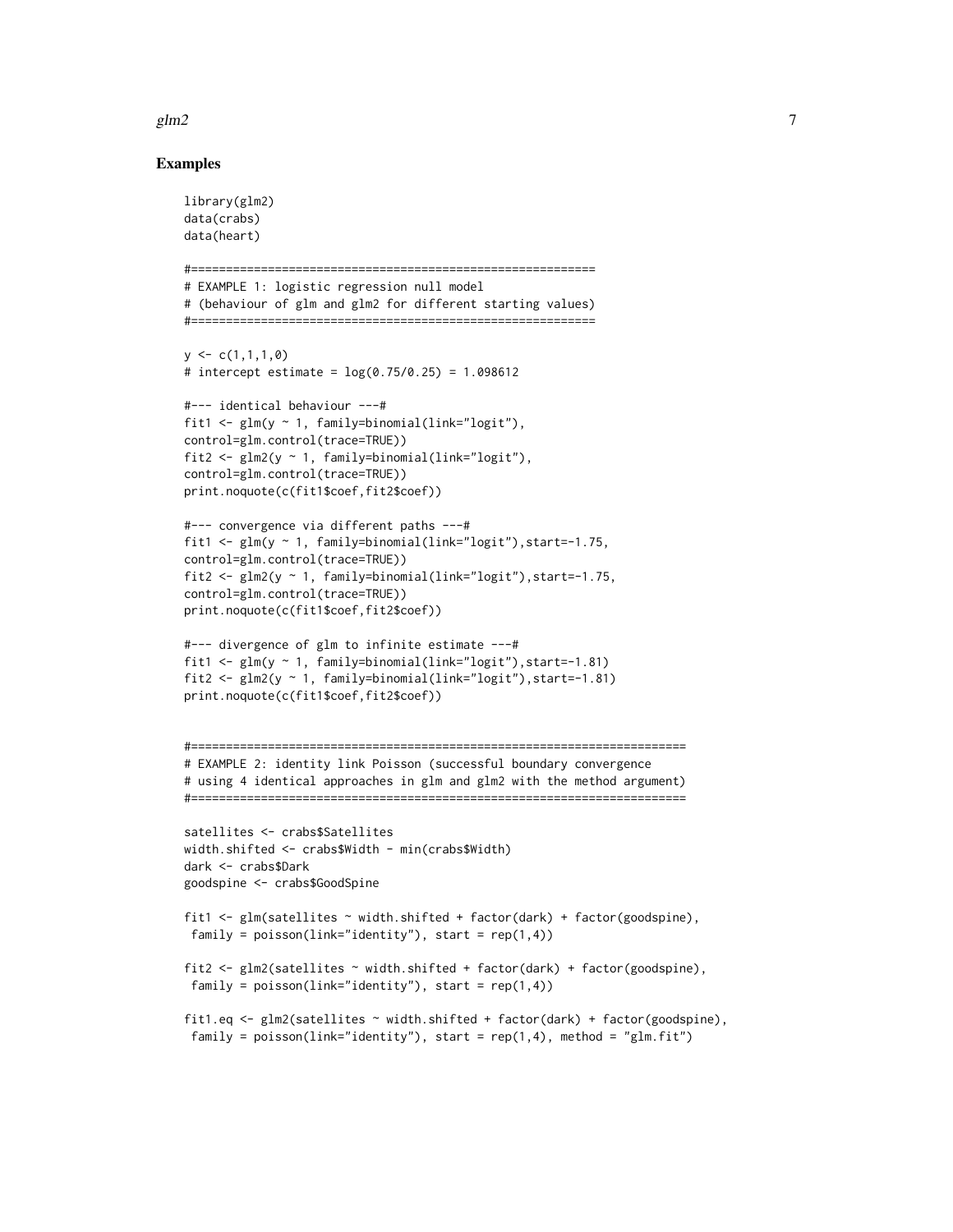#### 8 glm2

```
fit2.eq \leq glm(satellites \sim width.shifted + factor(dark) + factor(goodspine),
family = poisson(link="identity"), start = rep(1,4), method = "glm.fit2")
noquote(c("deviances: ",fit1$dev,fit2$dev,fit1.eq$dev,fit2.eq$dev))
noquote(c("converged: ",fit1$conv,fit2$conv,fit1.eq$conv,fit2.eq$conv))
noquote(c("boundary: ",fit1$bound,fit2$bound,fit1.eq$bound,fit2.eq$bound))
#===================================================================
# EXAMPLE 3: identity link Poisson (periodic non-convergence in glm)
#===================================================================
R1 <- crabs$Rep1
satellites <- crabs$Satellites[R1]
width.shifted <- crabs$Width[R1] - min(crabs$Width)
dark <- crabs$Dark[R1]
goodspine <- crabs$GoodSpine[R1]
fit1 <- glm(satellites ~ width.shifted + factor(dark) + factor(goodspine),
family = poisson(link="identity"), start = rep(1,4),control = glm.control(trace=TRUE))
fit2 <- glm2(satellites \sim width.shifted + factor(dark) + factor(goodspine),
family = poisson(link="identity"), start = rep(1,4),
control = glm.control(trace=TRUE))
noquote(c("deviances: ",fit1$dev,fit2$dev))
noquote(c("converged: ",fit1$conv,fit2$conv))
#===============================================================
# EXAMPLE 4: log link binomial (periodic non-convergence in glm)
#===============================================================
patients <- heart$Patients
deaths <- heart$Deaths
agegroup <- heart$AgeGroup
severity <-heart$Severity
delay <- heart$Delay
region <- heart$Region
start.p <- sum(deaths)/sum(patients)
fit1 <- glm(cbind(deaths,patients-deaths) ~ factor(agegroup) + factor(severity)
+ factor(delay) + factor(region), family = binomial(link="log"),
start = c(log(start.p), rep(0,8)), control = glm.control(trace=TRUE,maxit=100))
fit2 <- glm2(cbind(deaths,patients-deaths) ~ factor(agegroup) + factor(severity)
+ factor(delay) + factor(region), family = binomial(link="log"),
start = c(log(start.p), rep(0,8)), control = glm.control(trace=TRUE))
noquote(c("deviances: ",fit1$dev,fit2$dev))
noquote(c("converged: ",fit1$conv,fit2$conv))
#====================================================================
# EXAMPLE 5: identity link Poisson (aperiodic non-convergence in glm)
```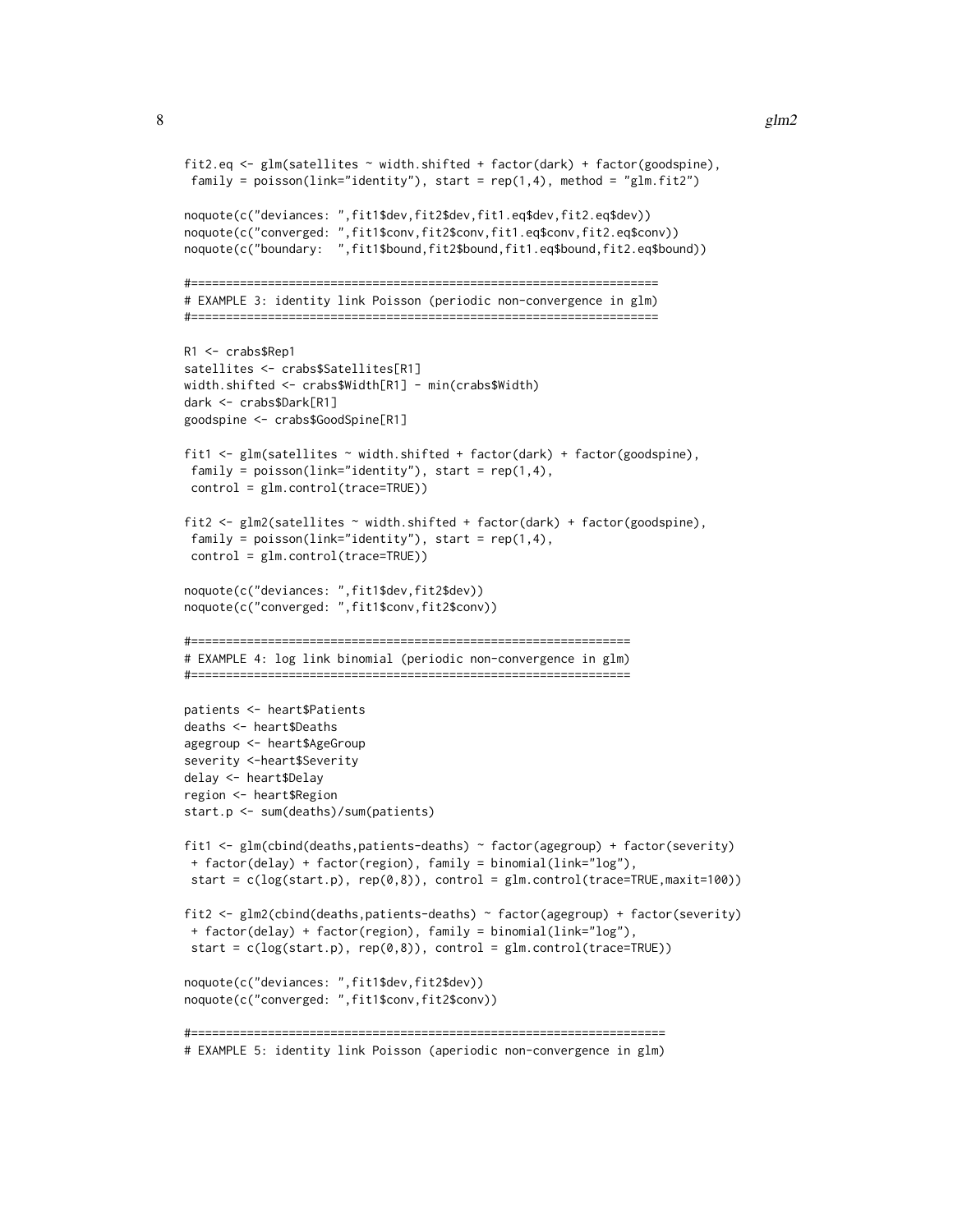<span id="page-8-0"></span>heart 9

```
#====================================================================
R2 <- crabs$Rep2
satellites <- crabs$Satellites[R2]
width.shifted <- crabs$Width[R2] - min(crabs$Width)
dark <- crabs$Dark[R2]
goodspine <- crabs$GoodSpine[R2]
fit1 <- glm(satellites ~ width.shifted + factor(dark) + factor(goodspine),
family = poisson(link="identity''), start = rep(1,4),
control = glm.control(trace=TRUE))
fit2 <- glm2(satellites ~ width.shifted + factor(dark) + factor(goodspine),
 family = poisson(link="identity"), start = rep(1,4),
control = glm.control(trace=TRUE))
noquote(c("deviances: ",fit1$dev,fit2$dev))
noquote(c("converged: ",fit1$conv,fit2$conv))
```
# heart *Heart Attack Data*

# Description

This data set is a cross-tabulation of data on 16949 individuals who experienced a heart attack (ASSENT-2 Investigators, 1999). There are 4 categorical factors each at 3 levels, together with the number of patients and the number of deaths for each observed combination of the factors. This data set is useful for illustrating the convergence properties of glm and glm2.

# Usage

data(heart)

# Format

A data frame with 74 observations on the following 6 variables.

Deaths number of deaths

Patients number of patients

AgeGroup categorization of the age of the patients

Severity severity of the heart attack

Delay categorization of the time from heart attack to treatment

Region geographical region in which the patients were treated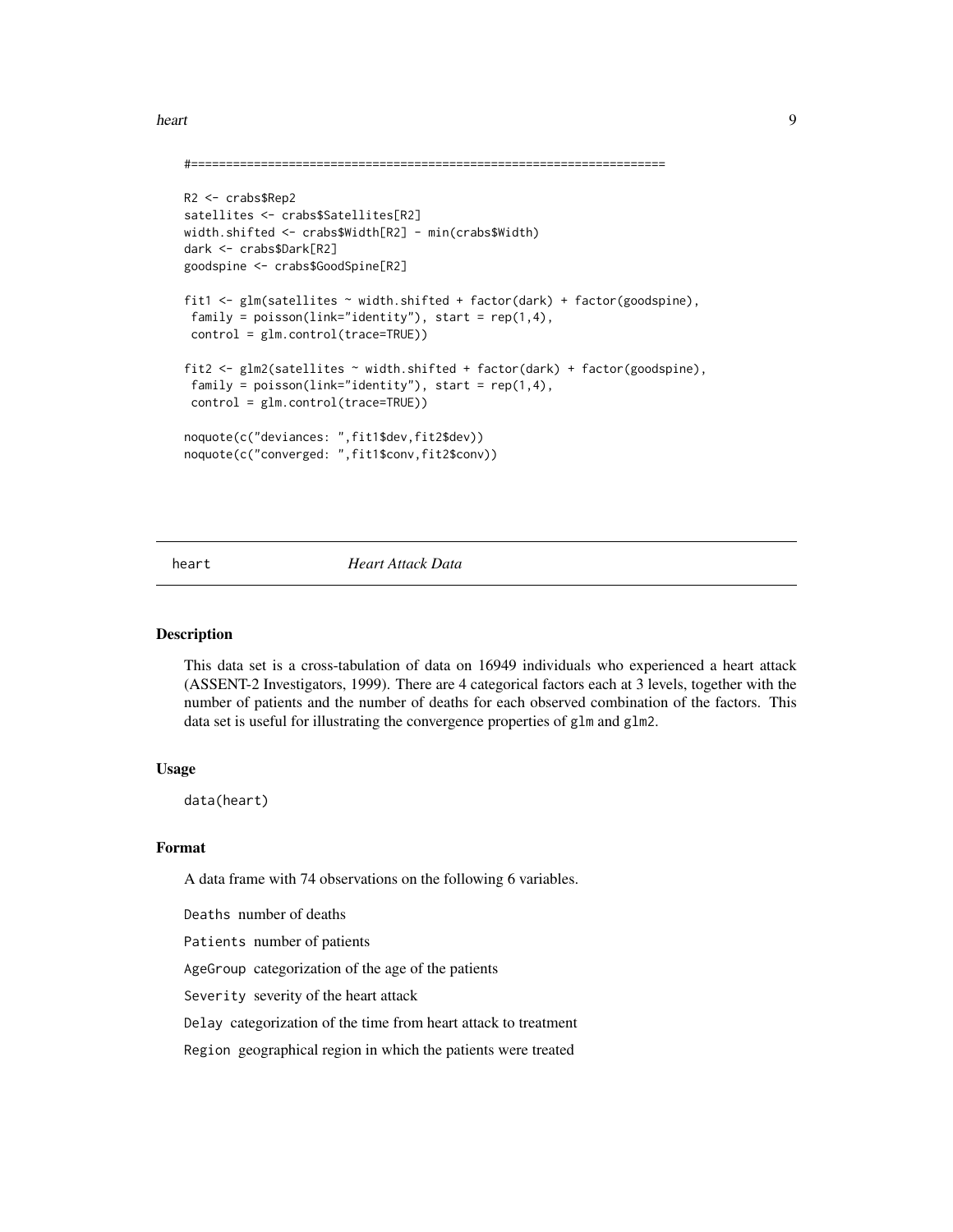# Details

The variable AgeGroup groups the age of the patients as follows:  $1 = 65$  years,  $2 = 65-75$  years, 3 = >75 years. The variable Delay groups the time from heart attack onset to treatment as follows: 1  $=$  <2 hours, 2 = 2-4 hours, 3 = >4 hours. The variable Severity denotes the severity of the heart attack using the Killip class:  $1 =$  least severe (class I),  $2 =$  middle severity (class II),  $3 =$  most severe (class III or IV). The variable Region provides the geographical region in which the patients were treated:  $1 =$  Western countries,  $2 =$  Latin America,  $3 =$  Eastern Europe. This data set is useful for illustrating the convergence properties of  $g1m$  and  $g1m2$ ; see examples in the help documentation for glm2.

## References

ASSENT-2 Investigators. (1999) Single-bolus tenecteplase compared with front-loaded alteplase in acute myocardial infraction: The ASSENT-2 double-blind randomized trial. Lancet 354, 716-722.